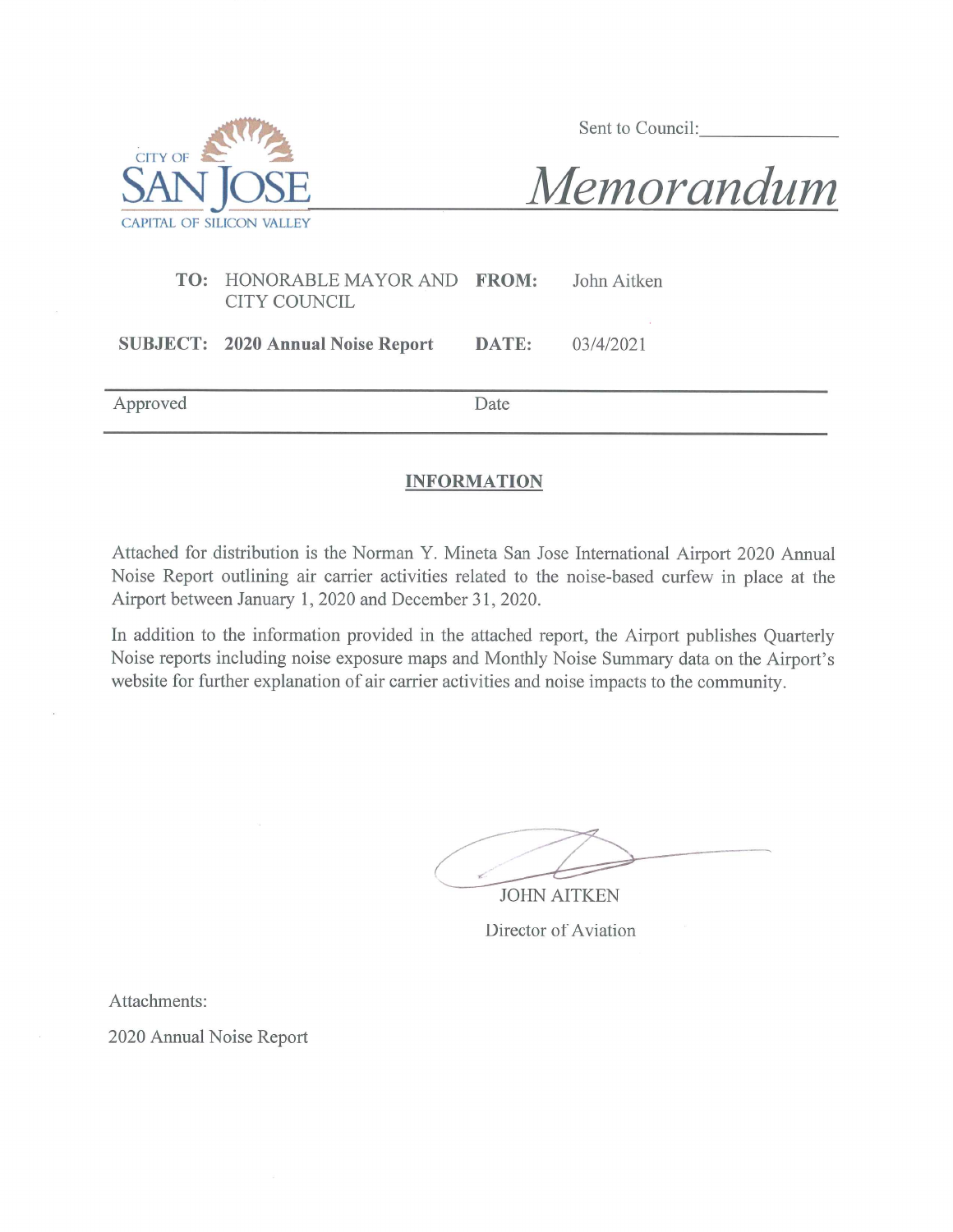Norman Y. Mineta San José International Airport 2020 Annual Noise Report



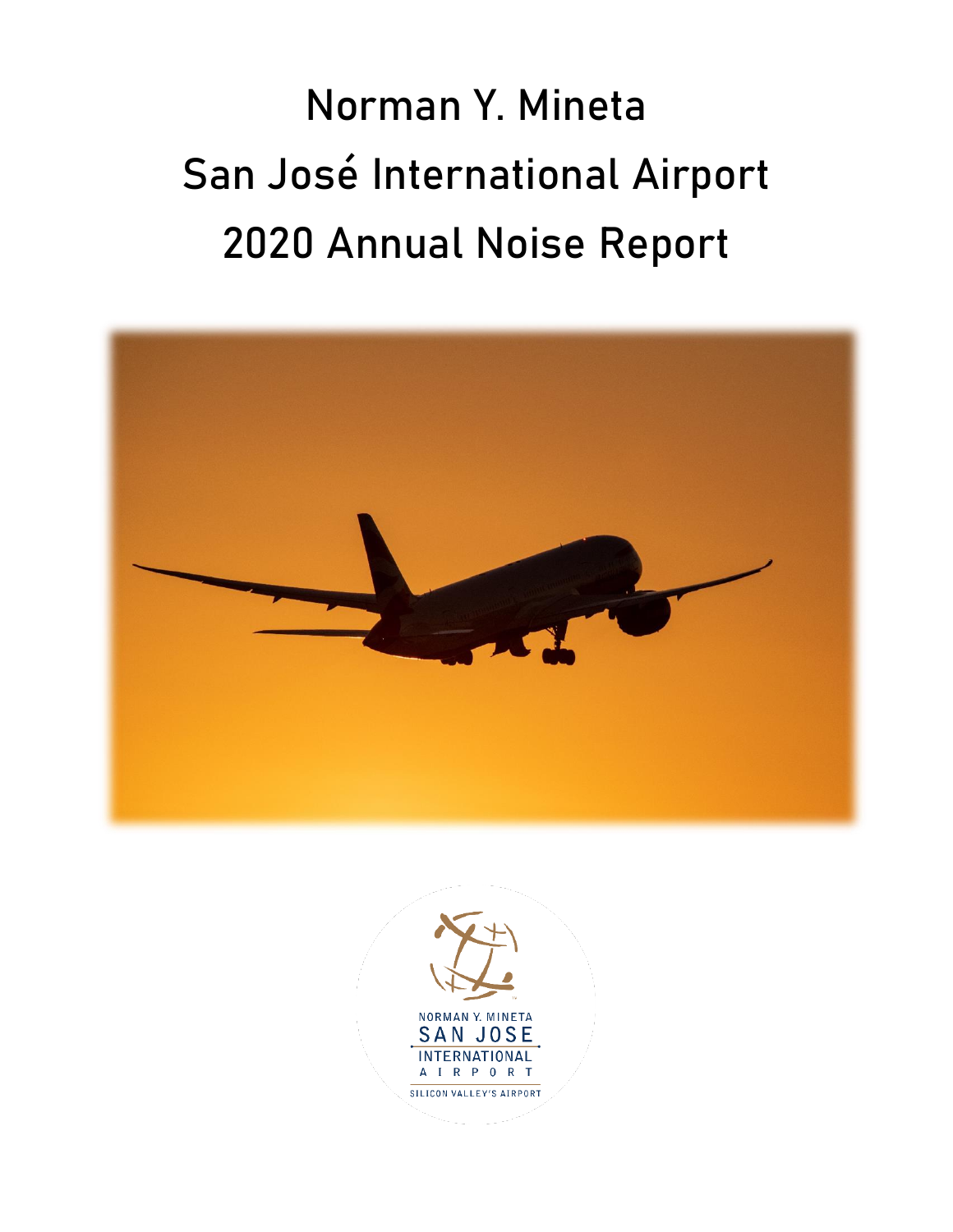## **Introduction and Purpose**

The purpose of this annual report is to communicate the efforts undertaken by the City of San José ("the City") and Norman Y. Mineta San José International Airport ("SJC" or "Airport") to minimize the airport's noise impact on the surrounding communities. This report contains an explanation of the curfew and violation process, as well as a summary of records for the calendar year detailing the number and type of curfew violations, and community noise complaints received.

The Coronavirus ("COVID-19") Pandemic, which began to impact aviation in early 2020, greatly curtailed the amount of air carrier activity at SJC. Airlines were forced to significantly reduce the amount of scheduled flights amid widespread travel restrictions and public health orders to shelter in place or otherwise dissuade people from traveling. International air service (apart from Mexico) was completely suspended for most of the year. Between the disruption to global air traffic and the shift of a large portion of the economy to "stay-at-home" work, the effect of COVID-19 on noise complaints and total aircraft operations was quite large.

#### **Operational Restrictions and the Curfew**

Chapter 25 of the San José Municipal Code ("SJMC") details the city ordinances regarding Airport-related noise as well as the Airport curfew. The SJMC defines the curfew as, "…a time use restriction that limits the hours in which the city will allow certain aircraft operations to be conducted and that prohibits the scheduling and operation of certain aircraft operations at the airport during curfew hours." The weight-based curfew for the Airport was originally formulated in 1984, with subsequent revision to a noise-based curfew in 2003.

The noise-based curfew restricts flight activity into and out of the Airport between the local hours of 11:30 PM and 06:30 AM for aircraft operations by jet aircraft with Federal Aviation Administration ("FAA") certified and published Effective Perceived Noise level in decibels ("EPNdb") above 89.0. Aircraft types grandfathered in to be exempt from this noise level requirement, as well as those that are compliant with the curfew are listed for easy reference on the Schedule of Authorized Aircraft. This document is regularly maintained and posted to the "Curfew" page on the Airport's website. Several models of aircraft were added to the Schedule in 2020, including Honda's HA-420 Hondajet and Embraer's Phenom 100 and 300.

Responsibility for monitoring and managing the airport noise and curfew programs at SJC belongs to the City's Airport Operations Division.

# **Types of Curfew Violation**

Any jet aircraft operation whose EPNdb is above 89.0, is not on the Schedule of Authorized Aircraft, and that departs from or arrives at the Airport between the local hours of 11:30 PM and 06:30 AM is defined as an intrusion. An intrusion is then further defined as being either exempt (from citation) or a violation. An exempt intrusion is one with documentation provided by the operator explaining why it occurred during curfew hours due to circumstances outside of the operator's control (e.g. Air Traffic Control delays, Weather delays, etc.) which are referred to in the SJMC as "Force Majeure" events. A violation is defined as an intrusion that did not have acceptable documentation provided justifying its occurrence during curfew hours. Fines for violations are \$2,500 each.

#### **Actions Taken by Airport Operations Department**

Throughout the year, Airport Operations staff publishes Monthly Noise Summary charts on the Airport's website, which detail the total number of curfew-compliant and non-compliant operations as well as the number of noise complaints submitted. Additionally, Airport Operations staff use data from the FAA along with data from an airport noise monitoring system to compile a Quarterly Noise Report and Noise Exposure Map for the public. These documents are posted to the "Noise Reports" page on the Airport's website.

The noise monitoring system mentioned above was originally installed in November of 1992, with updated hardware and software installed more recently. The system records and measures aircraft noise levels at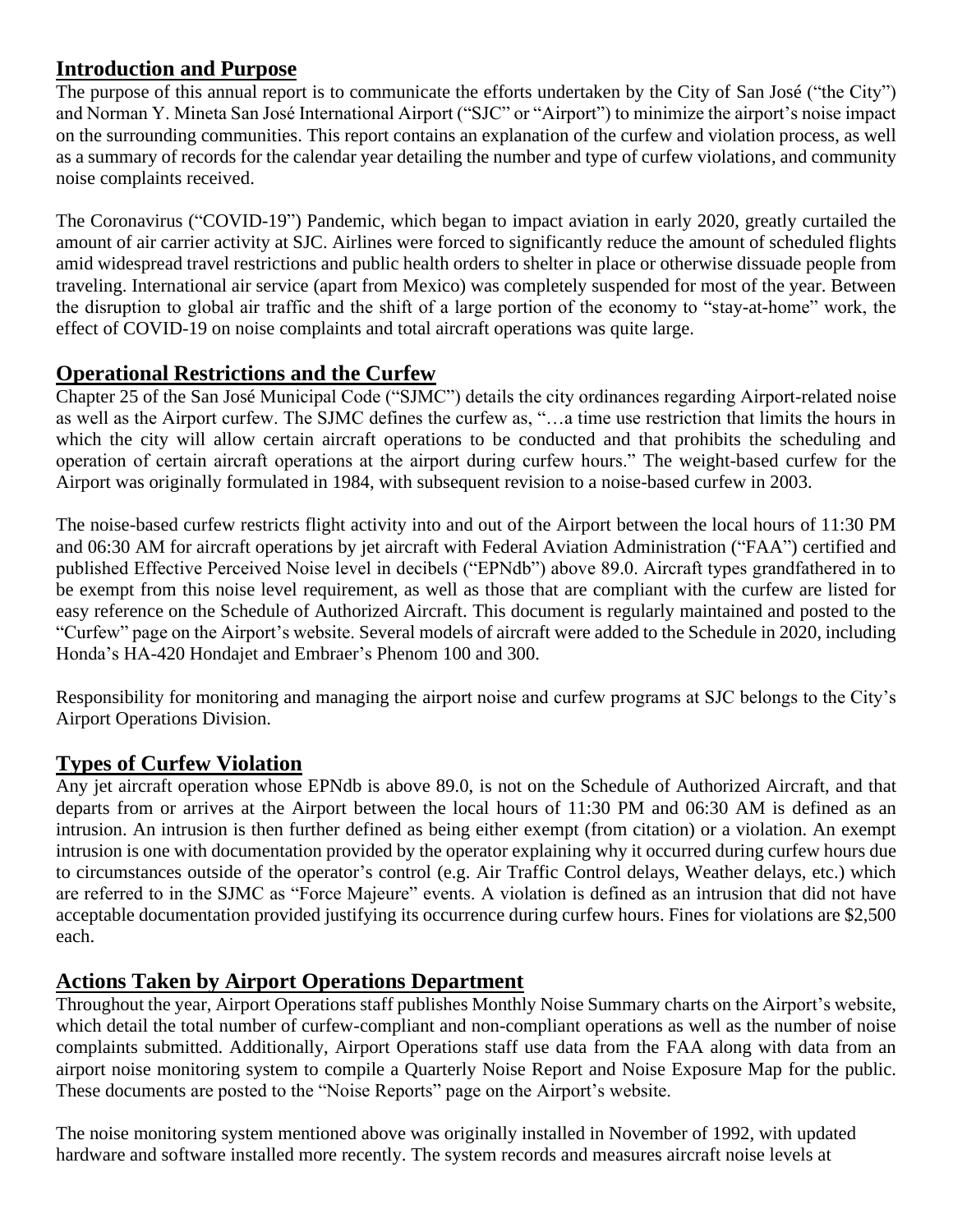strategic locations in noise-sensitive locations under the aircraft arrival and departure paths. In 2020, the Noise Office upgraded the modems used by these monitors to ensure their continued operation and improve reliable connectivity into the future.

The noise system also compiles flight track and flight identification information, noise complaints and complainants' addresses, and noise events. The quarterly noise monitoring and reporting is conducted in compliance with State regulations.

Additionally, as of early 2021, server components of the noise monitoring system have transitioned to being vendor-hosted vs on-site at the Airport. This should improve overall system reliability and allow for quicker implementation of new features to more efficiently manage and respond to complaints, and better analyze aircraft operations.

Airport Operations staff continually investigate and respond to noise complaints, track flight activity, review curfew operations for compliance with the SJMC, and assess fines as necessary. Airport Operations staff also participate in Airport Commission meetings to communicate the findings contained in the Monthly Noise Summary Charts and to respond to questions from residents of surrounding communities.

In 2020, a new noise abatement page geared towards General Aviation pilots was added to the airport website with the goal of educating that community on best practices and procedures to minimize their noise impact to the surrounding residents.

Airport staff review airline-provided justification for curfew violations, and work with aircraft operators to minimize the number of non-compliant operations during curfew hours, thereby reducing the disturbance to the public. The Airport Operations staff strives to take a proactive approach to managing the noise associated with SJC and the need to be respectful neighbors to the surrounding residential communities.

#### **2020 Operations During Curfew**

In calendar year 2020, there were 379 commercial or cargo jet operations during the curfew hours out of the 108,955 total operations for the Airport (approximately .38%). For comparison, calendar year 2019 had 3,112 curfew operations out of the 198,372 total operations for the airport (approximately 1.57%). Of the 379 curfew operations, 150 were found to be intrusions, which represent approximately .14% of all operations at SJC. Of those 150 intrusions, 35 were found to be violations and were cited; these violations represent approximately .03% of all operations at SJC which results in a curfew compliance rate of over 99.96%



Chart of 2020 Curfew Operations Breakdown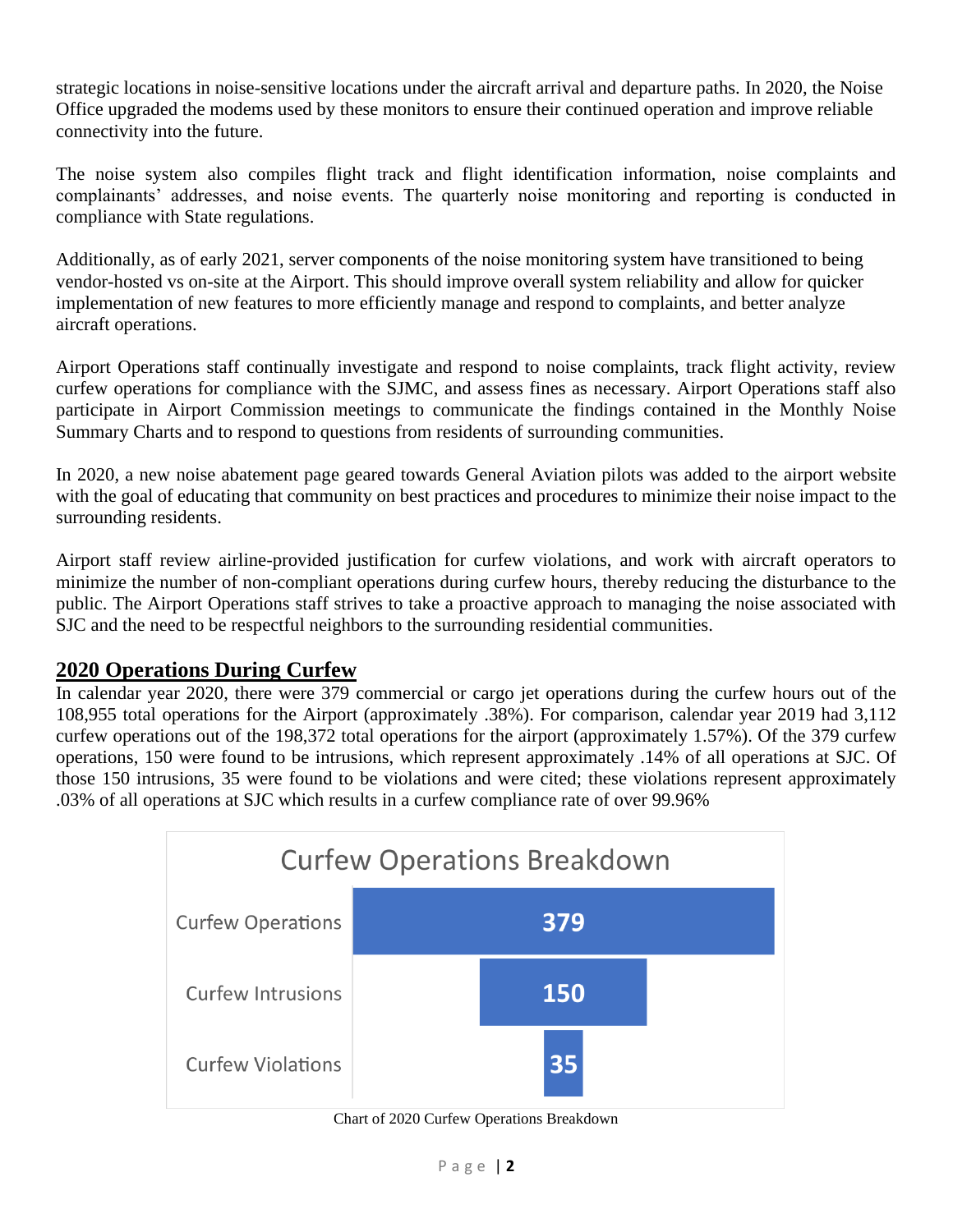In 2020, the airport hosted 14 Commercial Air Carrier tenants and 2 Air Cargo tenants. Of those 16 total operators, Aeromexico, Air Canada, All Nippon Airways, British Airways, FedEx Express, Hainan Airlines, and Volaris each committed zero curfew intrusions.

In 2020, Southwest Airlines, Alaska Airlines, and Delta Air Lines (or their contracted regional airline partners) were responsible for the majority (65% combined) of curfew intrusions. The following chart and table depict the commercial and air cargo carriers' annual intrusions and related violations for calendar year 2020. **Note:** No single airline in the "Other" category had more than 5 intrusions or 1 violation.



Chart of 2020 Air Carrier/Air Cargo Intrusions

Г

| <b>SJC Air Carrier/Cargo Curfew Data</b> |                          |                          |  |  |
|------------------------------------------|--------------------------|--------------------------|--|--|
| <b>Operator</b>                          | <b>Intrusions</b>        | <b>Violations</b>        |  |  |
| Southwest Airlines                       | 37                       | 3                        |  |  |
| Alaska Airlines                          | 36                       | 7                        |  |  |
| Delta Air Lines                          | 25                       | 6                        |  |  |
| <b>Frontier Airlines</b>                 | $\overline{\phantom{a}}$ | O                        |  |  |
| JetBlue Airways                          | 6                        | 0                        |  |  |
| <b>United Airlines</b>                   | 16                       | 0                        |  |  |
| <b>American Airlines</b>                 | 6                        | $\overline{\phantom{a}}$ |  |  |
| <b>United Parcel Service</b>             | 13                       | 13                       |  |  |
| <b>Hawaiian Airlines</b>                 | 5                        | 0                        |  |  |
| <b>Compass Airlines</b>                  | $\overline{\mathcal{L}}$ | 2                        |  |  |
| TOTAL                                    | 148                      | 33                       |  |  |

Table of 2020 Air Carrier/Air Cargo Intrusions/Violations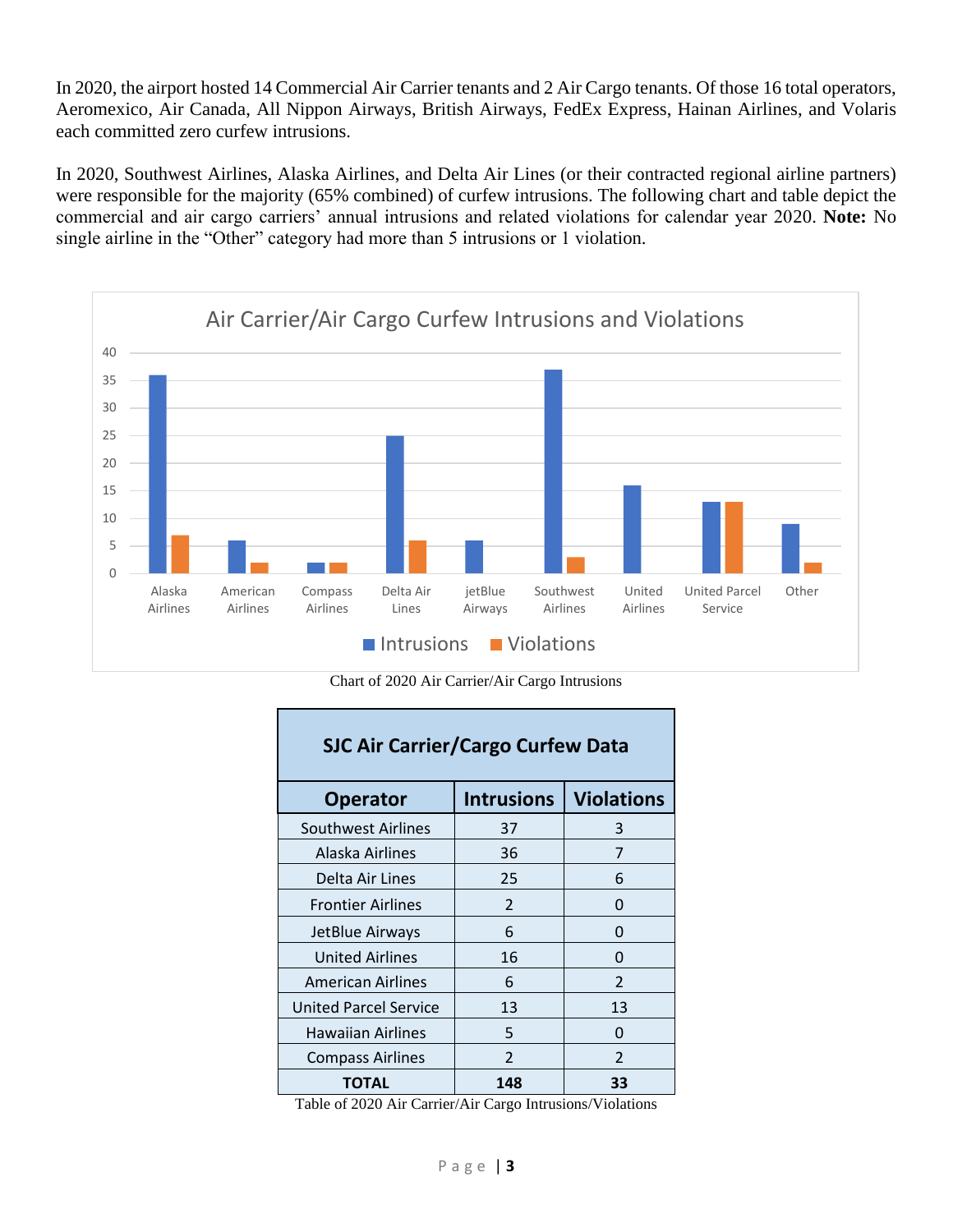As mentioned previously, the COVID-19 pandemic has caused a steep drop in both total operations and curfew intrusions by the airlines, most of which fell significantly in 2020. Compared to 2019, the airlines combined committed around 85% fewer intrusions, and reduced their violations (except for United Parcel Service, which was slightly higher) by 37%. Far fewer scheduled operations was the largest factor of the change. Delay-prone late-evening operations to the east coast were suspended for the majority of the year, as were most flights to the Midwest (excluding AUS, DEN, DFW and IAH). All flights to and from Hawaii were also suspended for several months.

**Alaska Airlines, American Airlines and Delta Air Lines** incurred violations for early departures. The flights were scheduled to depart around the end of the nightly curfew (6:30 AM) but took off prior to that time. American Airlines operated the flights involved directly, while Delta Air Lines' and Alaska Airlines' intrusions were operated by regional partners SkyWest Airlines and Horizon Airlines. Changes in scheduled departure time, operating airline, and equipment type (from curfew-compliant to non-curfew-compliant aircraft) may have played a role in the occurrences. Management of all airlines is aware of and have made efforts to educate their employees on the curfew program to prevent future occurrences. While not formally obligated to enforce the restrictions of the curfew program, Air Traffic Control (ATC) has historically reminded pilots about the curfew and has been asked to continue doing so when feasible.

**United Parcel Service (UPS)** informed Airport Operations staff that due to the annual increase in holiday-related packages through the Bay Area, as in 2018 and 2019, they would be adding additional arrivals during the curfew hours between 4:00 AM and 5:00 AM. Airport Operations staff reminded UPS of the airport's curfew and commitment to minimizing its noise impact on the surrounding communities. This year, UPS again chose to hold most departures until the curfew timing expired, but still committed thirteen violations, for which they were cited.

The table below shows the various charter operators who committed curfew intrusions. All charter-operated intrusions were determined to be violations and were cited by the Airport.

| <b>Charter Operator</b>            | Intrusions   Violations |      |
|------------------------------------|-------------------------|------|
| Atlas Air                          |                         |      |
| Swift Air/iAero Airways            |                         |      |
| $\sim$ $\sim$ $\sim$ $\sim$ $\sim$ | $\sim$ $\sim$ $\sim$    | $-1$ |

Table of 2020 Charter Operators' Curfew Intrusions/Violations

In general, the plurality of the delays are due to poor weather, ATC congestion or mechanical issues that are experienced by the specific aircraft flying throughout the day on its given routing. Oftentimes, the original aircraft scheduled to operate a flight will be taken out of service for maintenance and another will be substituted. Occasionally there are also delays for specific incidents, such as required security sweeps, power or computer systems outages, or when a crew member calls in sick. The next chart illustrates the breakdown of the proportion of flights affected by weather, mechanical, air traffic control, or other delays. Some intrusions were not caused by a delay, and they are noted as "None" and included in the Other category. Not every intrusion notice sent by the Airport was responded to. In these instances, citations were automatically generated.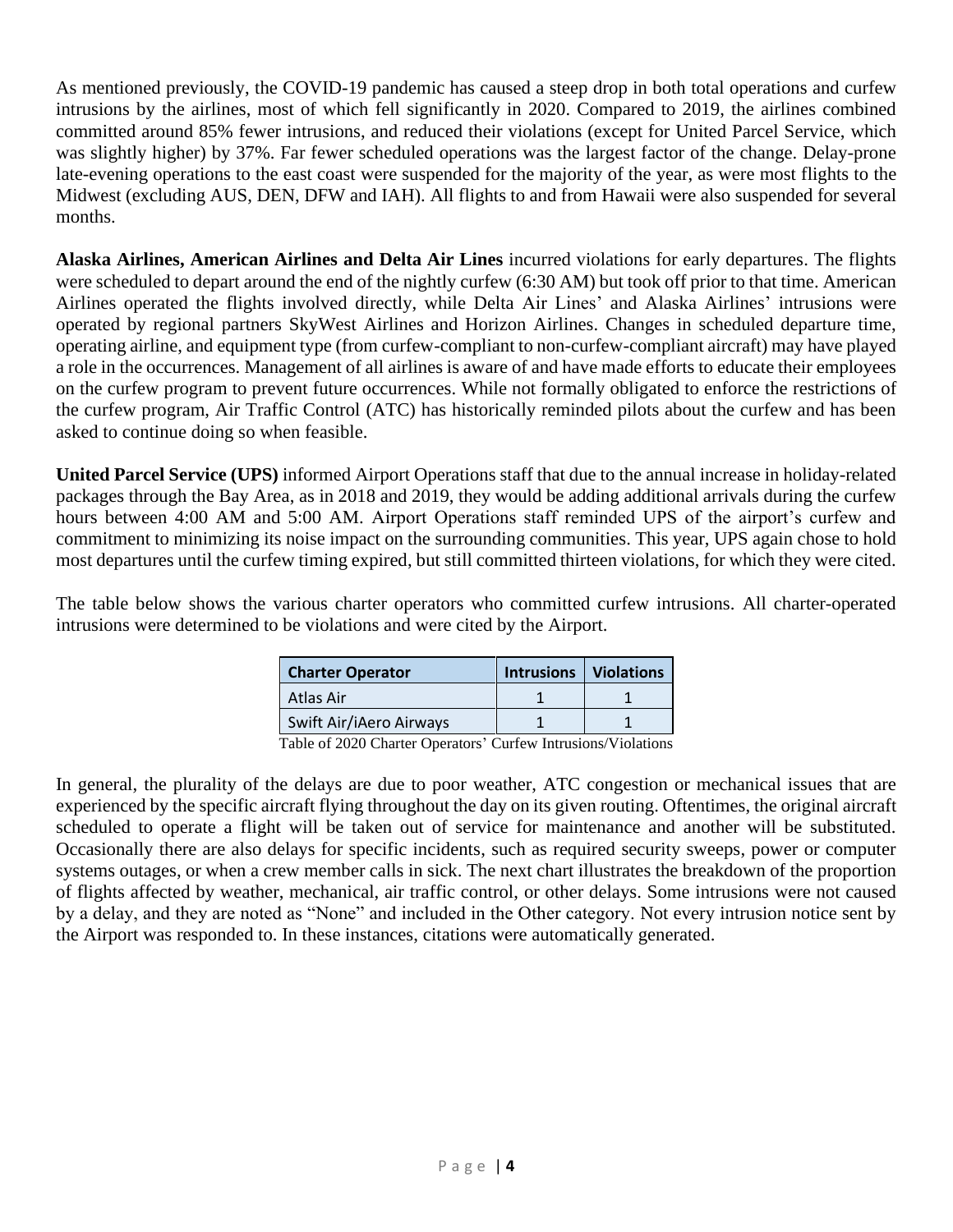

Chart of 2020 Air Carrier Intrusion Delay Types

Most curfew intrusions occur during the first 90 minutes of its onset, with a dramatic fall-off after 1:00 AM. This indicates that aircraft operators are attempting to serve their passengers while also creating as minimal of a noise impact as possible by adhering to the curfew restriction period. Intrusions occurring between 6:00 and 6:30 AM tend to be early departures.



Chart of 2020 Curfew Intrusion Times at SJC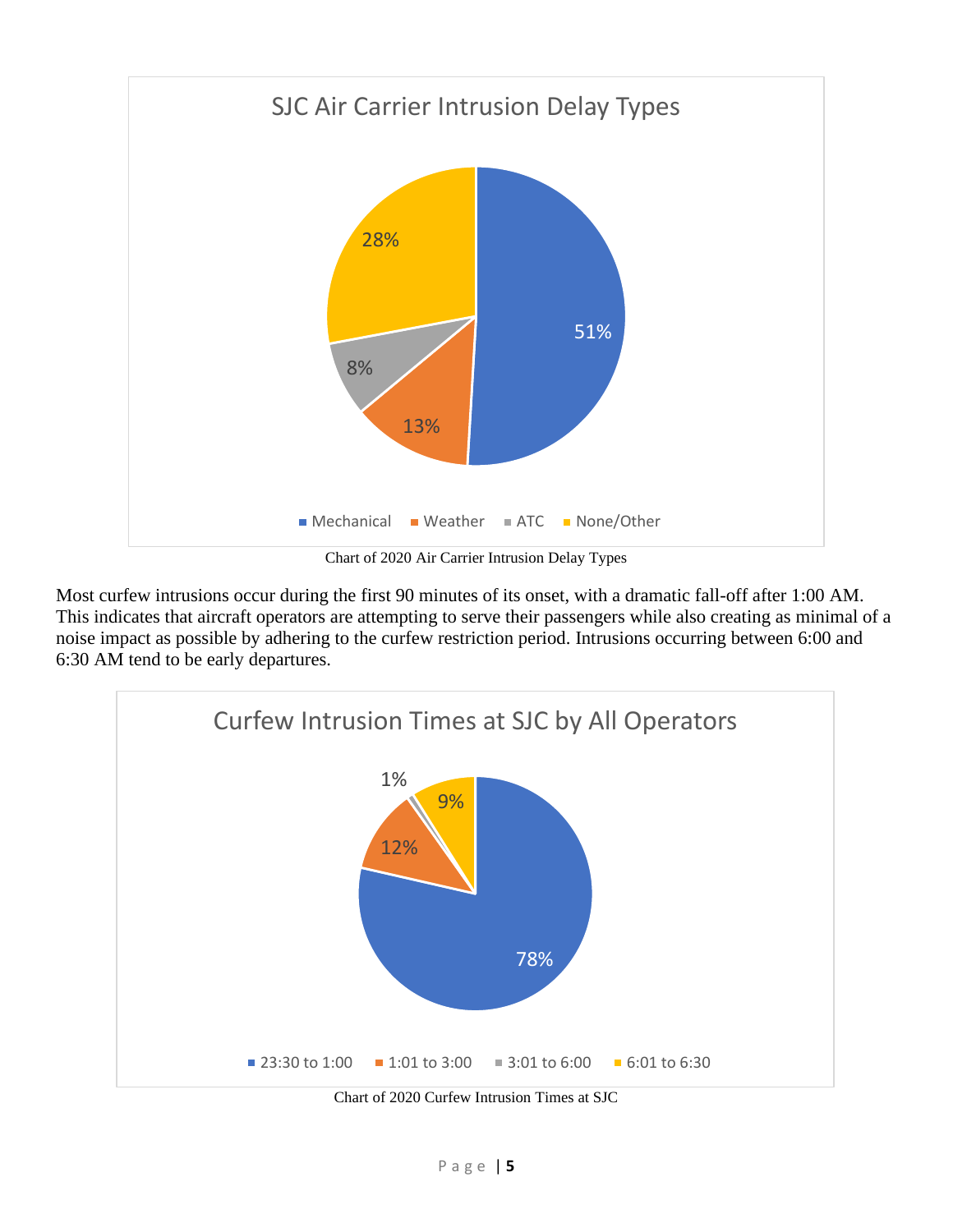### **Engine Runs**

In addition to takeoff and landing restrictions at the Airport, Airport Operations staff also limit maintenance and engine run-ups during the curfew hours to help minimize the noise generated during curfew hours. If an aircraft operator must perform an engine maintenance run-up to prepare for a ~06:30 AM flight, Airport Operations will direct the aircraft to the north end of the airfield to avoid generating noise towards the surrounding residential areas at the Southeast end of the airfield. Those engine maintenance run-ups can be performed as early as 2 hours before the scheduled departure time, as published in the SJMC.

Airport Operations staff record the number of high (>90%) or full-power engine run-up maintenance checks performed during curfew hours. In 2020, zero high or full-power engine maintenance run-ups were performed during curfew hours.

#### **Airport Noise Complaints**

Like many other airports in noise sensitive communities, the Airport collects noise complaints from residents of the City of San José as well as the surrounding municipalities through the "WebTrak" webpage, phone messages, e-mails, and a dedicated complaint form hosted on the airport's website. Webtrak allows residents to monitor a slightly delayed live feed of aircraft operations in the south Bay Area. Community members regularly use this tool to investigate deeper into their noise disturbances and report them to the Airport's Noise Management Office.

Airport staff respond to curfew-related complaints whenever possible by including the reason the flight in question operated during curfew hours, an explanation of the approach or departure procedures to the Airport, and acknowledgement of whether a late-night operation was a curfew violation (and therefore cited). Additionally, responses from Airport staff may include whether a flight was operating at another airport in the area, or its status as an emergency response, police, or military aircraft.

In 2020 there were a total of 23,507 complaints submitted by 313 individual residents throughout the area. This group of 313 submitters represents approximately .0003% of the total San José population (1.04 Million).

This compares to a total of 115,241 complaints made by 611 individual residents in 2019. Of the 2020 complaints, just over 65% (15,701) were submitted by 5 individuals, which means most complaints were from only 1.6% of the total submitters. The top reporter (a Los Gatos resident) submitted 4,350 complaints in 2020. Year over year, the population of total complaint submitters has decreased, along with the number of complaints received.

| <b>Submitters</b> | <b>Proportion of Complaints Submitted</b> |
|-------------------|-------------------------------------------|
| Top 5             | 67%                                       |
| <b>Top 10</b>     | 80%                                       |
| Top 20            | 88%                                       |
| Top 30            | 91%                                       |

Table of 2020 Complaints Received by Top Submitters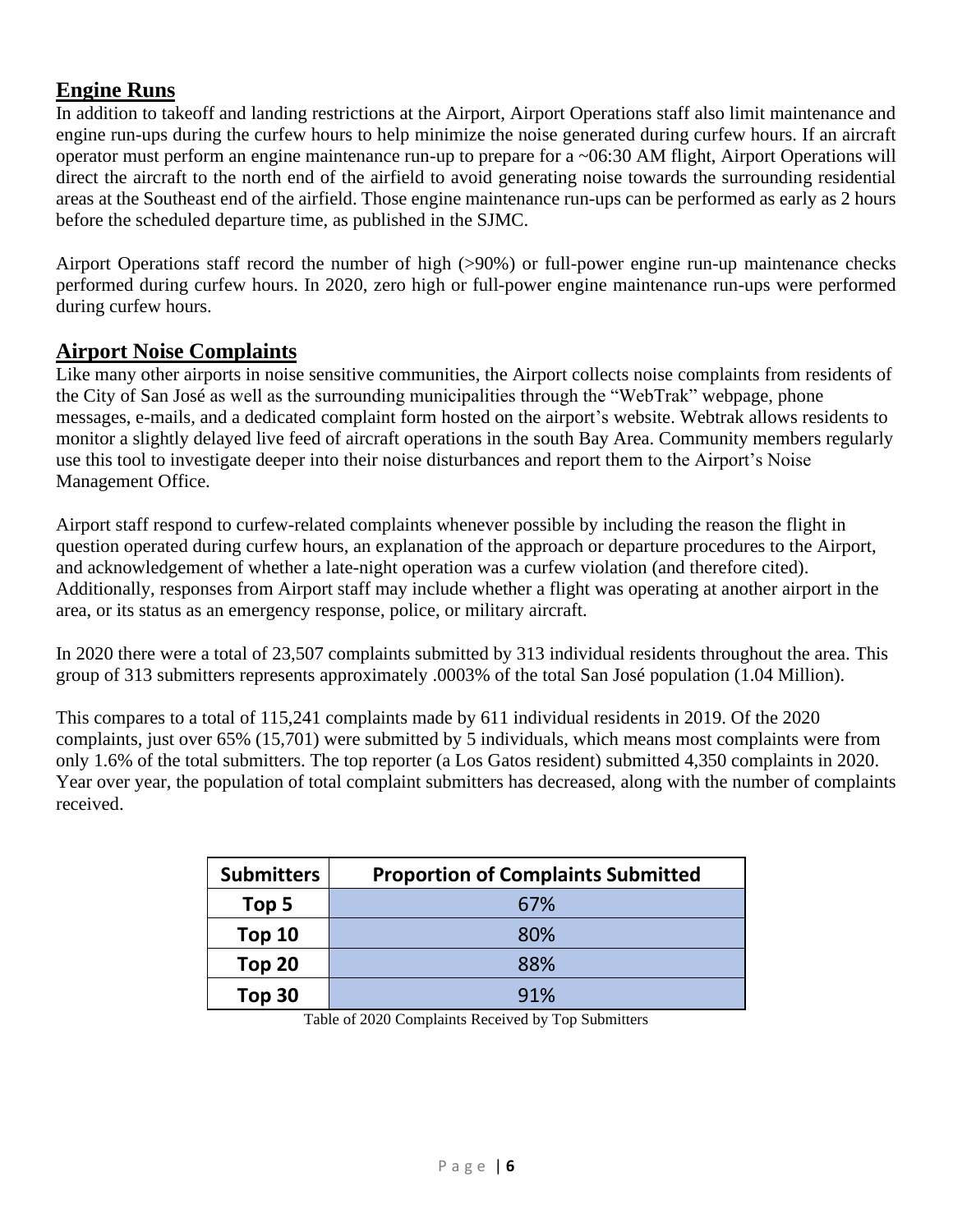

Chart of 2020 Complaints by Municipality

Sunnyvale residents continued to submit a significantly higher amount of noise complaints than other neighboring cities. In 2020, there were 16,149 complaints submitted by Sunnyvale residents, which represents an 85% decrease over 2019, in which they submitted 106,211 complaints. This decrease in Sunnyvale complaints correlates to a 50% decrease in the amount of South Flow operations (9.05% of all operations in 2020 compared to 18% in 2019) and overall reduction in total operations. Complaints from San Jose residents continue to represent a small proportion (5.3%) of the overall total.

| 2016 - 2020 Complaints by Municipality |       |        |        |        |              |
|----------------------------------------|-------|--------|--------|--------|--------------|
|                                        | 2016  | 2017   | 2018   | 2019   | 2020         |
| San Jose                               | 1262  | 3332   | 3778   | 1808   | 1252         |
| Sunnyvale                              | 36056 | 118281 | 100442 | 106211 | 16149        |
| <b>Mountain View</b>                   | 285   | 313    | 1208   | 2346   | 533          |
| Santa Clara                            | 1100  | 382    | 368    | 517    | 87           |
| <b>Los Gatos</b>                       | 2320  | 1211   | 671    | 1550   | 4740         |
| <b>Palo Alto</b>                       | 590   | 969    | 765    | 1235   | 243          |
| <b>Morgan Hill</b>                     | 22    | 10070  | 2929   | 391    | <sup>0</sup> |
| <b>Los Altos</b>                       | 81    | 211    | 205    | 165    | 98           |
| Capitola                               | 0     | 0      | 4      | 122    | 40           |
| <b>Cupertino</b>                       | 838   | 5923   | 1512   | 53     | 5            |
| <b>Milpitas</b>                        | 514   | 395    | 33     | 51     | 6            |
| <b>Santa Cruz</b>                      | 8     | 56     | 72     | 43     | 18           |
| Other/Blank                            | 3110  | 6961   | 2016   | 749    | 336          |
| <b>TOTAL</b>                           | 46186 | 148104 | 114003 | 115241 | 23507        |

Table of 2016-2020 Complaints by Municipality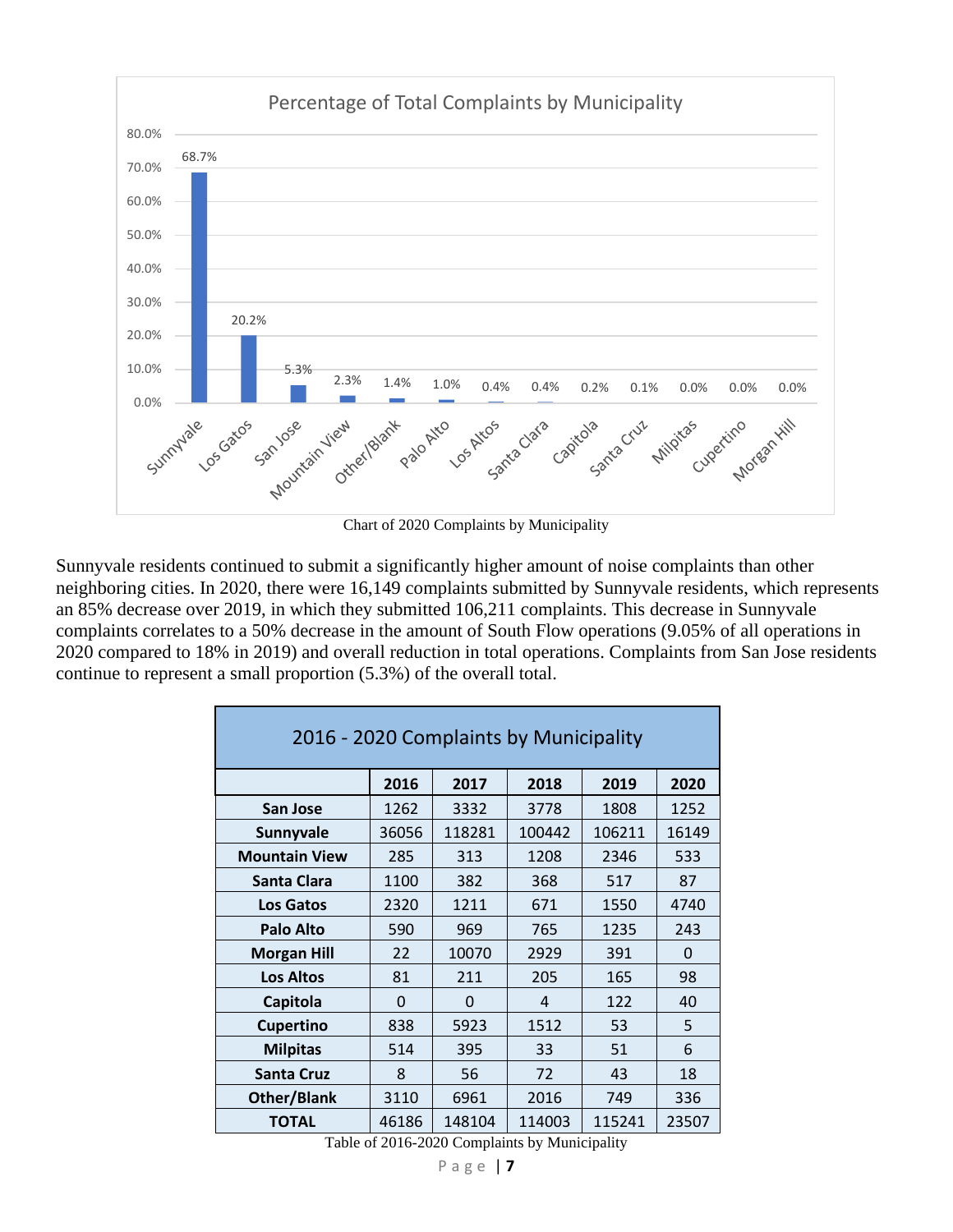

Chart of 2016-2020 Complaints by Municipality

#### **South Flow Operations**

Commonly during times of poor weather, arriving flights at SJC will land from the north on Runways 12R or 12L instead of approaching the airfield from the south and landing on Runways 30L or 30R. When the airport operates in "South Flow" conditions, the communities in Sunnyvale, Santa Clara, Cupertino, Mountain View, and Palo Alto become more impacted by SJC arrivals than they are under normal "prevailing weather" operating conditions. Similarly, residents of San Jose living south of the airport are impacted due to the change in departures direction and resulting increase in noise levels from those aircraft (compared to quieter noise levels from arriving aircraft). In 2020, the FAA (Air Traffic Control) utilized South Flow Operations for approximately 9.05% of all operations throughout the year, compared to 2019, when 17.84% of traffic operated in South Flow.

| 2016 - 2020 South Flow Summary |                   |       |                            |                                        |                              |
|--------------------------------|-------------------|-------|----------------------------|----------------------------------------|------------------------------|
|                                | <b>Operations</b> | Days* | <b>South Flow</b><br>Days* | <b>South Flow</b><br><b>Operations</b> | <b>Avg SF</b><br>Days/Month* |
| 2016                           | 16%               | 31%   | 113                        | 24031                                  | 9.4                          |
| 2017                           | 14%               | 22%   | 80                         | 22035                                  | 6.6                          |
| 2018                           | 11%               | 21%   | 78                         | 19471                                  | 6.5                          |
| 2019                           | 18%               | 32%   | 115                        | 34515                                  | 9.58                         |
| 2020                           | 9%                | 21%   | 78                         | 10101                                  | 6.5                          |

Table of 2016-2020 South Flow Summary Data

\*At least 10+ Runway 12L/12R operations on that day